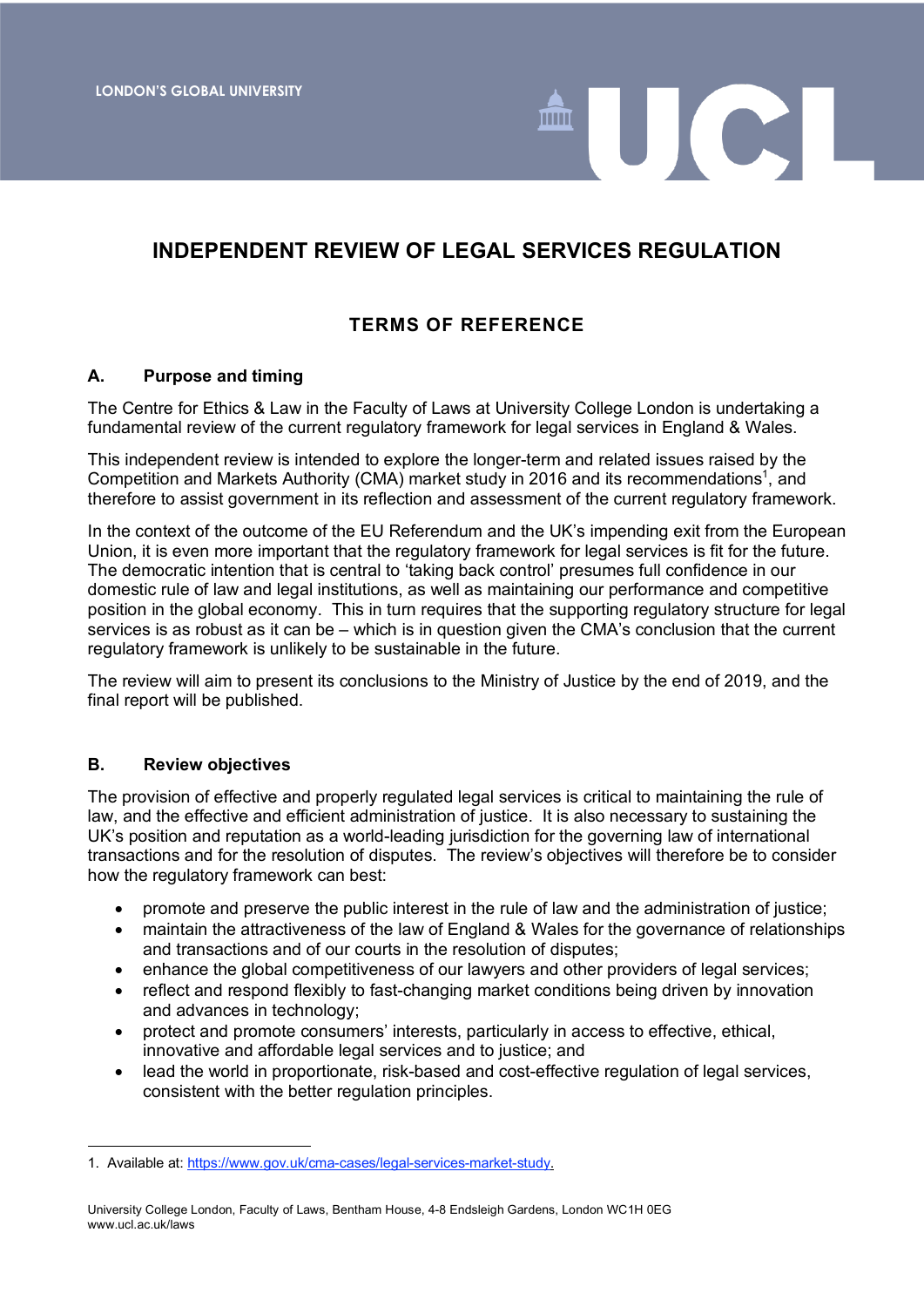# **C. Context**

A review of legal services regulation was carried out in 2003-4 by Sir David Clementi. It led to the Legal Services Act 2007 and a new framework for the regulation of legal services (including the introduction of the Legal Services Board (LSB) as an oversight regulator, of the Office for Legal Complaints, of the separation of regulatory and representative activities of professional bodies, and of alternative business structures). In the years since the Clementi Review, the impact of the global financial crisis has been felt, the use of technology has become more extensive and pervasive, and the experience of regulators and of regulation has developed considerably. The world that existed in 2004 does not exist in the same way now, and the inherent tensions in the 2007 Act have become increasingly apparent.

In July 2014, the then Secretary of State for Justice called a Ministerial Summit of legal services regulators, as a result of which the regulators were invited to consolidate their collective strategic view of the difficulties they were experiencing under the Legal Services Act 2007 and related legislation and to identify possible legislative options for creating a regulatory framework that would better support an effective, diverse and healthy legal services sector. Cross-regulator discussions ('the Legislative Options Review') were then chaired by Professor Stephen Mayson of UCL, and the regulators' views were published and submitted to Ministers in July 2015. $^2$  The LSB subsequently developed and published its own more detailed views on the options.<sup>3</sup>

Shortly before the Legislative Options Review report was published, the (new) Secretary of State said in an appearance before the Justice Select Committee that there would be a review of the Legal Services Act within the lifetime of that Parliament. Later that year, in November 2015, HM Treasury announced in its competition plan that the government would consult in spring 2016 on making legal service regulators independent from their representative bodies.

Then in January 2016, the Competition and Markets Authority launched a market study into the supply of legal services in England and Wales. Its work took a year, and its final report was published in December 2016.<sup>1</sup> The principal conclusion from the review was that the legal services sector is not working well for individual consumers and small businesses, largely because those consumers lack the experience and information they need to understand their needs, to make informed choices, and to engage confidently with providers of legal services.

The CMA also concluded that these issues are likely to increase over time and *make the current regulatory framework unsustainable in the long run* (especially since some aspects of that framework do not meet the better regulation principles). The CMA also concluded that "the majority of issues cannot be addressed by tweaking the current framework but would be better addressed through legislative and/or structural changes by the government" (page 213), and therefore recommended that government undertook a review of the current regulatory framework.<sup>4</sup>

During the period of the CMA market study, and before the government was able to respond to the CMA's recommendations, both the EU Referendum and a General Election took place. As a consequence, the political backdrop changed considerably and, not surprisingly, when the government responded to the CMA in December 2017, it did not feel able to commit to the formal

2. See: https://lsbstaticwebsites.z33.web.core.windows.net/what\_we\_do/pdf/20150727\_Annex\_To\_ Submission\_Legislative\_Options\_Beyond\_LSA.pdf 3. See:

http://www.legalservicesboard.org.uk/news\_publications/LSB\_News/PDF/2016/20160909LSB\_Vision\_For\_Legislative Reform.pdf.

<sup>4.</sup> It is important to emphasise that this conclusion was reached in the context of alternatives to a fundamental review of the regulatory framework having been taken into account. The regulators, as part of their work following the Ministerial Summit in 2014, developed a number of proposals for short-term implementation: see https://www.legalservicesboard.org.uk/our-work/work-related-to-previous-years/work-arising-following-the-july-2014 ministerial-summit-of-legal-services-regulators. The CMA market study also put forward some short-term recommendations, most of which are also being taken forward. Nevertheless, the CMA's conclusion was that these various measures would not be sufficient in the longer term to address all of the identified shortcomings in the current framework.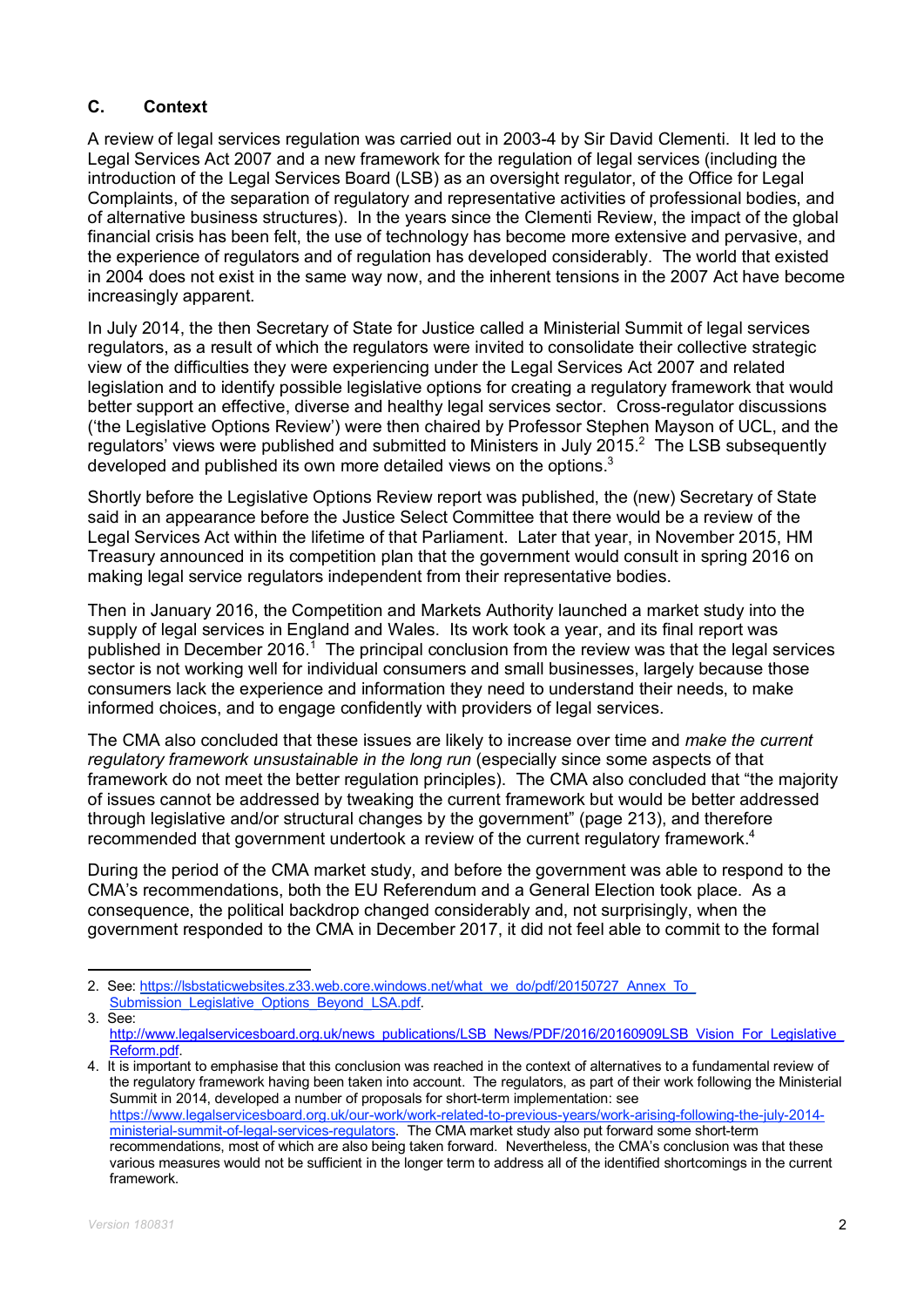review recommended by the CMA. It did, however, agree that it would "continue to reflect on the potential need for such a review".

# **D. The Review and its scope**

The review will take as its starting point the issues and options identified in the Legislative Options Review, along with the findings of the CMA market study (which also set out the principles that it thought should guide a review, along with its assessment of the current framework against those principles). The review's scope will therefore reflect the objectives and context included in these terms of reference, and will include: regulatory objectives; the scope of regulation and reserved legal activities; regulatory structure, governance and the independence of legal services providers from both government and representative interests; the focus of regulation on one or more of activities, providers, entities or professions; and the extent to which the legitimate interests of government, judges, consumers, professions, and providers should or might be incorporated into the regulatory framework. (Further detail is included in the Annex.)

The review will be led by Professor Stephen Mayson, an honorary professor in the Faculty of Laws, and the chairman of the Legislative Options Review. This project is being undertaken independently and with no external funding, and Professor Mayson has agreed to participate without payment.

Professor Mayson will be supported by an Advisory Panel whose members will advise on the direction of the review and on specific issues, and will help to scrutinise and challenge emerging conclusions and recommendations. The Advisory Panel will include one or more members in each of the following categories: academic specialist in regulation and professional ethics; specialist in legal services regulation; economist; retired judge; individual with experience of representing consumers' interests and of the business world; individual with experience of acting as a regulator; and Parliamentarian or expert in constitutional governance and accountability.

## **E. Stakeholder engagement**

The review will seek to engage with a wide range of stakeholders, including the Competition & Markets Authority, the Legal Services Board, approved regulators, front-line regulators, representative bodies, consumers, the judiciary, practitioners, and providers of legal education and training.

### **Contact**

To enquire further about this review, or to offer to participate in its work, please feel free to contact Professor Stephen Mayson:

Centre for Ethics & Law, Faculty of Laws, University College London Bentham House 4-8 Endsleigh Gardens London WC1H 0EG

s.mayson@ucl.ac.uk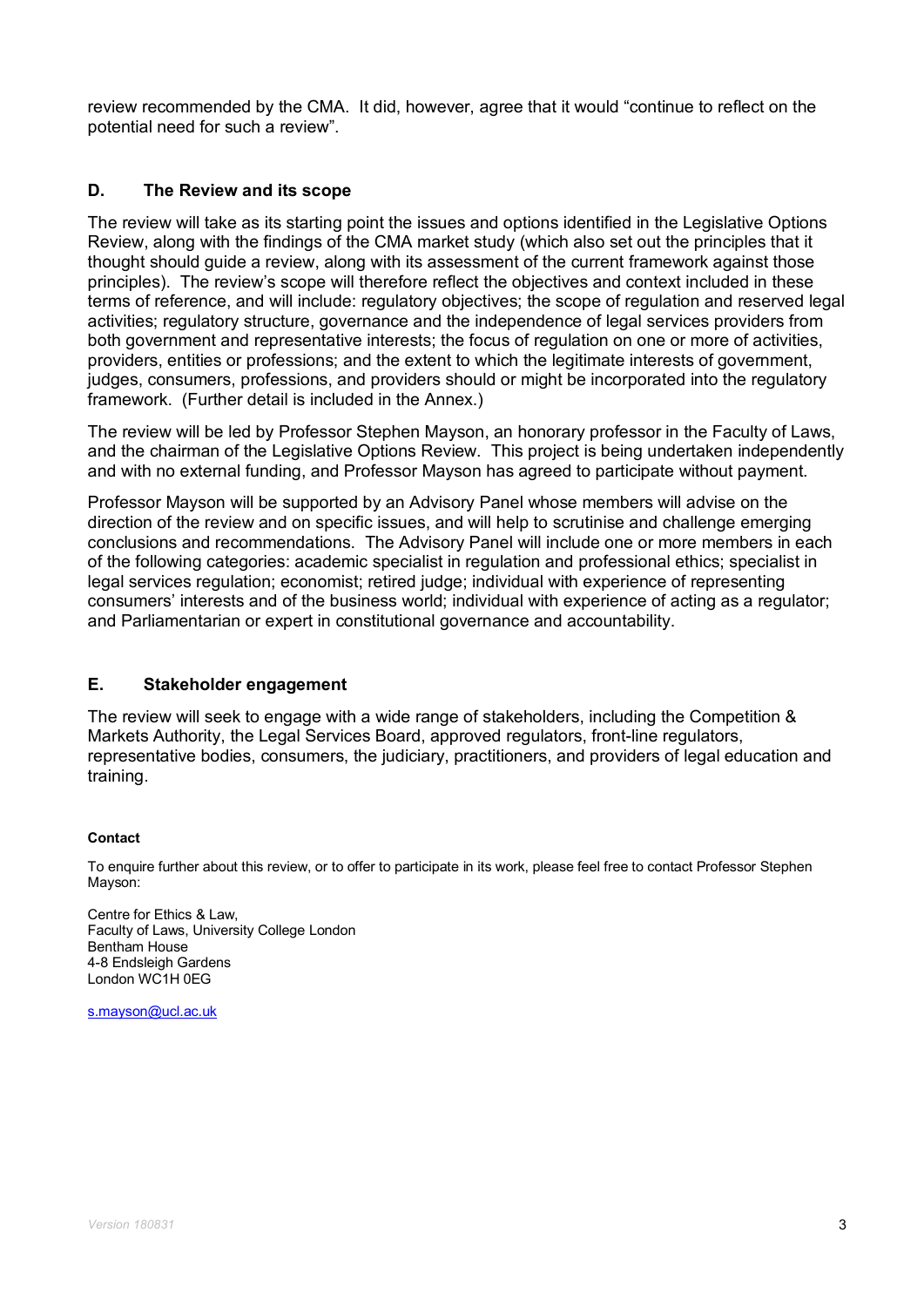# **ANNEX: DETAILED SCOPE**

The Review will consider and, where appropriate, make recommendations on the following issues identified by the Legislative Options Review 2015:

### **1. Regulatory objectives**

The review will consider the number, nature and presentation of any regulatory objectives. It will examine the case for a different set of objectives, and whether or not there should be an overarching objective or an explicit hierarchy of objectives.

### **2. Scope of regulation**

The review will consider what should fall within the scope of sector-specific regulation, and how that could best be addressed. The rationale for (and of the current) reserved legal activities will be considered as part of a broader consideration of scope, including whether there should be:

- regulation of all 'legal services' and providers
- limited (or no) sector-specific regulation
- regulation targeted by reference to the regulatory objectives
- regulation targeted by reference to the assessed risks of certain activities or providers, or to certain consumers (based, perhaps, on vulnerability, asymmetry of relationship, or the potential consequences of incompetent or inadequate advice or representation).

From the conclusions that emerge, consideration will then be given to the continuing need for, and approach to, reserved legal activities, as well as to how regulation might appropriately be applied before the event (such as authorisation), during the event (such as codes of conduct or indemnity insurance), and after the event (such as complaints and disciplinary processes, and the role of an ombudsman).

The review will also consider how a future framework might best incorporate flexibility to adapt to market changes and emerging perceptions or assessments of risk, including the processes for adding or removing regulation to reflect those changes in circumstances or assessed risk (bearing in mind the importance of an assessment of relative costs and benefits as part of any proposal to add or remove regulation).

### **3. Focus of regulation**

The review will consider whether regulation should primarily be focused on one or other (or both) of the legal activities or the providers (individuals, professions, organisations) who carry them out. As recommended by the CMA, the future role of professions and professional title in regulation will be explored, along with the implications for consumer protection and professional bodies.

### **4. Regulatory governance and independence**

Being mindful of international perceptions and professional concerns, the review will consider how the independence of legal services regulation from both government and representative interests might best be assured. It will explore appropriate forms of governance and independence that should flow as appropriate from the regulatory objectives, and the scope and focus of regulation.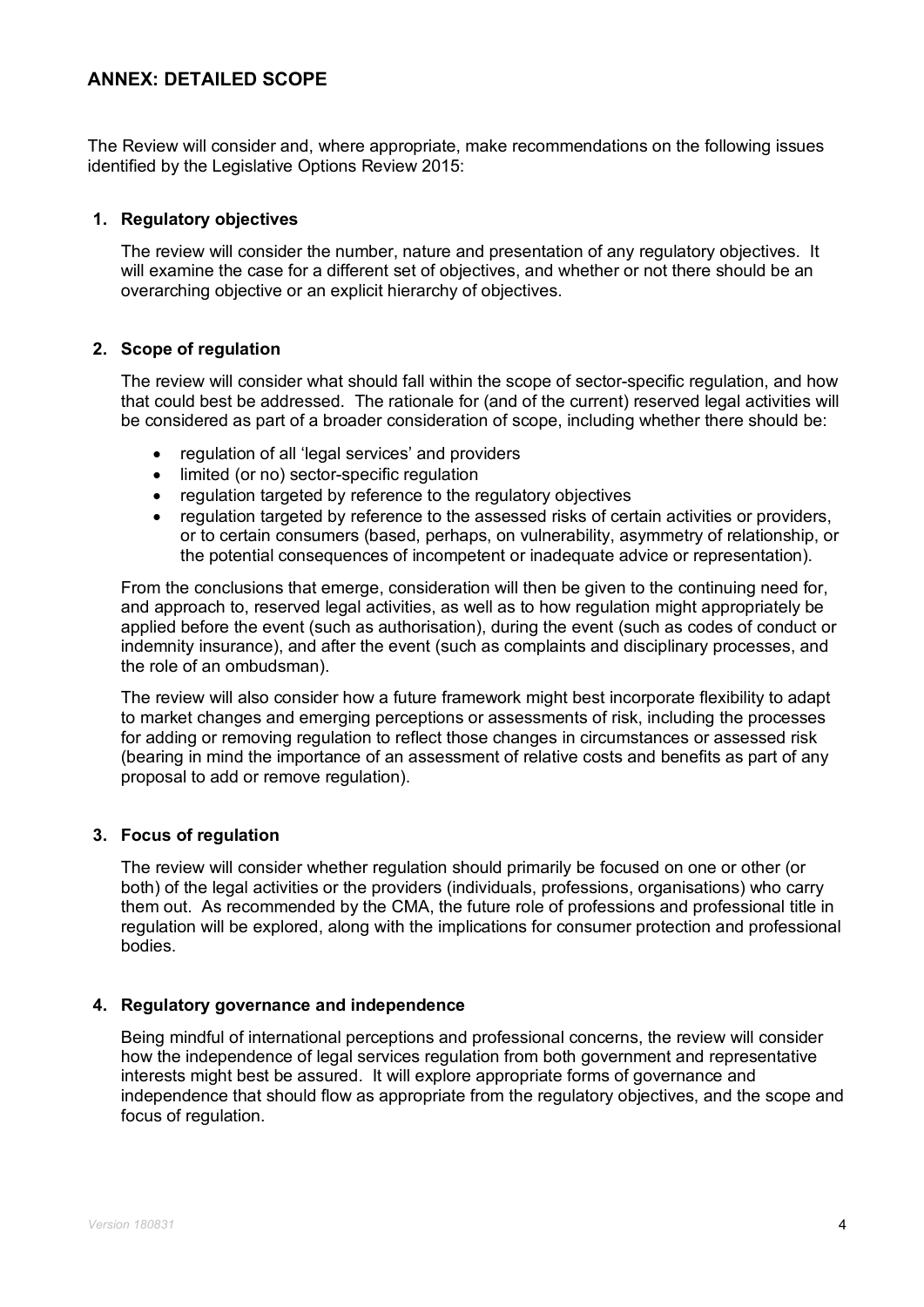## **5. Structure**

By reference to the conclusions on regulatory objectives, scope, focus and governance, the review will consider the ways in which the regulatory framework for legal services might then best be structured. This will address issues relating to:

- the number of regulatory bodies
- regulatory bodies focused on regulated activities or regulated persons
- the desirability of a single regulator (with or without specialist sub-units to focus on either activities or providers, or a combination)
- the need for or desirability of an oversight regulator.

### **6. Representation of interests**

The review will consider the extent to which the interests of, for example, government, judges, consumers, professions, and providers might appropriately and legitimately be incorporated into a future regulatory framework, either through structural requirements or representation, or through obligations to consult or seek approval.

The review will also bear in mind the key features of any alternative regulatory framework suggested by the CMA in its market study recommendations (at pages 215-217):

- Clear objective: legal services regulation should focus on outcomes for consumers and society as a whole, taking account of the balance between wider public interests and consumer protection and competition.
- Independence: [we believe strongly in the principle and importance of independence of regulators. This is because insufficient independence may compromise their effectiveness in meeting their objectives].
- Flexibility: this could be achieved by replacing (or supplementing) the current reserved legal activities (which are defined in primary legislation and thus require substantial time and resource to be varied) by a provision that allows the regulator to direct regulation at areas which it considers pose the highest risk to consumers.
- Targeted and proportionate regulation: this may have the following implications:
	- (i) Providers that are currently unauthorised would come into the regulatory net, if they undertake activities considered as risky. By contrast, the regulatory burden on solicitors and others might be lower than currently for lower risk activities. This would allow providers to compete on a level playing field and allow lower cost unauthorised providers to compete where the authorisation of titles is not necessary.
	- (ii) Some of the activities that are currently reserved may cease to be reserved. Furthermore, reservation may be replaced with other type of regulation, if this would better match regulation with risk.
	- (iii) Access to redress mechanisms, such as the [Legal Ombudsman], could be extended more widely for the services that fall within the scope of regulation. In other words, access to redress would depend on the risk of detriment faced by the consumer (or the public interest), and not on the professional title of the provider. More targeted access to redress is likely to reduce the 'regulatory gaps' that consumers currently face in certain area of law.
	- (iv) Low-risk activities would not be subject to sector-specific regulation and would not give access to specific forms of redress. However, consumers would be able to rely on private and public enforcement of general consumer law, and alternatives to regulation such as voluntary schemes, where available.